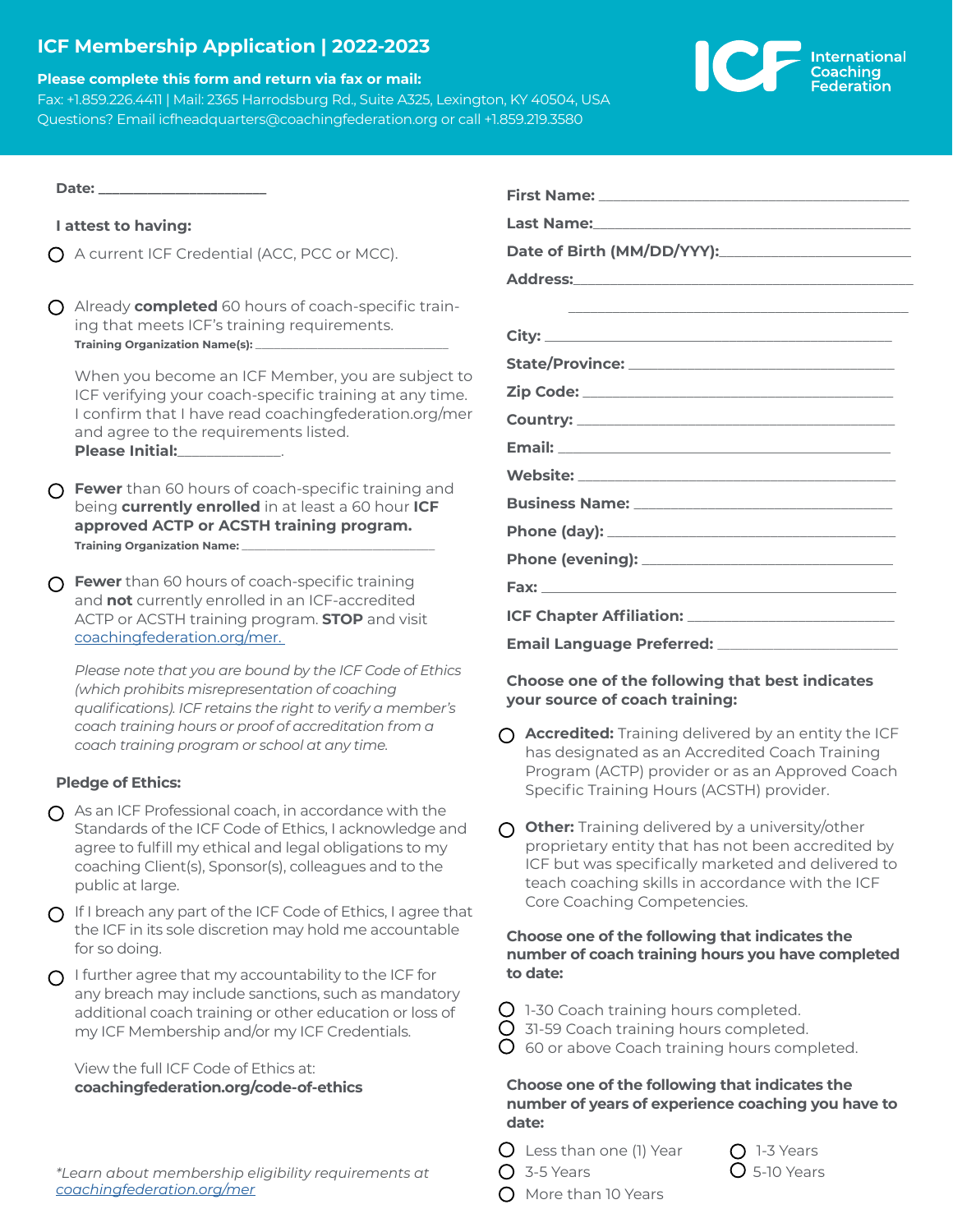

## **Annual ICF Membership: \$245 USD**

Please refer to the table below for your payment information. Your pro-rated membership fee will correspond to the month in which you submit your application.

| <b>Application Month:</b><br>January 2022 | <b>Membership (</b><br>\$306.25 |
|-------------------------------------------|---------------------------------|
| February 2022                             | \$285.83                        |
| <b>March 2022</b>                         | \$265.42                        |
| April 2022                                | \$245                           |
| May 2022                                  | \$224.58                        |
| June 2022                                 | \$204.17                        |
| <b>July 2022</b>                          | \$183.75                        |
| August 2022                               | \$163.33                        |
| September 2022                            | \$142.92                        |
| October 2022                              | \$122.50                        |
| November 2022                             | \$102.08                        |
| December 2022                             | \$81.67                         |
| January 2023                              | \$306.25                        |
| February 2023                             | \$285.83                        |
| <b>March 2023</b>                         | \$265.42                        |

**Application Month: Membership Cost (USD): Your Membership Expires:** March 31, 2023 March 31, 2023 March 31, 2023 March 31, 2023 March 31, 2023 March 31, 2023 March 31, 2023 March 31, 2023 March 31, 2023 March 31, 2023 March 31, 2023 March 31, 2023 March 31, 2024 March 31, 2024 March 31, 2024

# How did you hear about us? (Optional): \_

# **Are you interested in actively pursuing an ICF Credential?**

- O Yes
- $O$  No
- O Undecided
- O Already Have

# **Make a Donation to the ICF Foundation**

The ICF Foundation is a 501(c)3 nonprofit organization that connects and equips professional coaches and organizations to accelerate and amplify social impact through coaching. To support its various projects, such as the UNICEF Education project and the Special Olympics, consider making a donation in one of the amounts listed below. The ICF Foundation relies on the generosity of partners like you from around the world!

**O \$500 USD** \$100 USD  $O$  \$50 USD \$25 USD **O** \$5 USD O Other: O No, thanks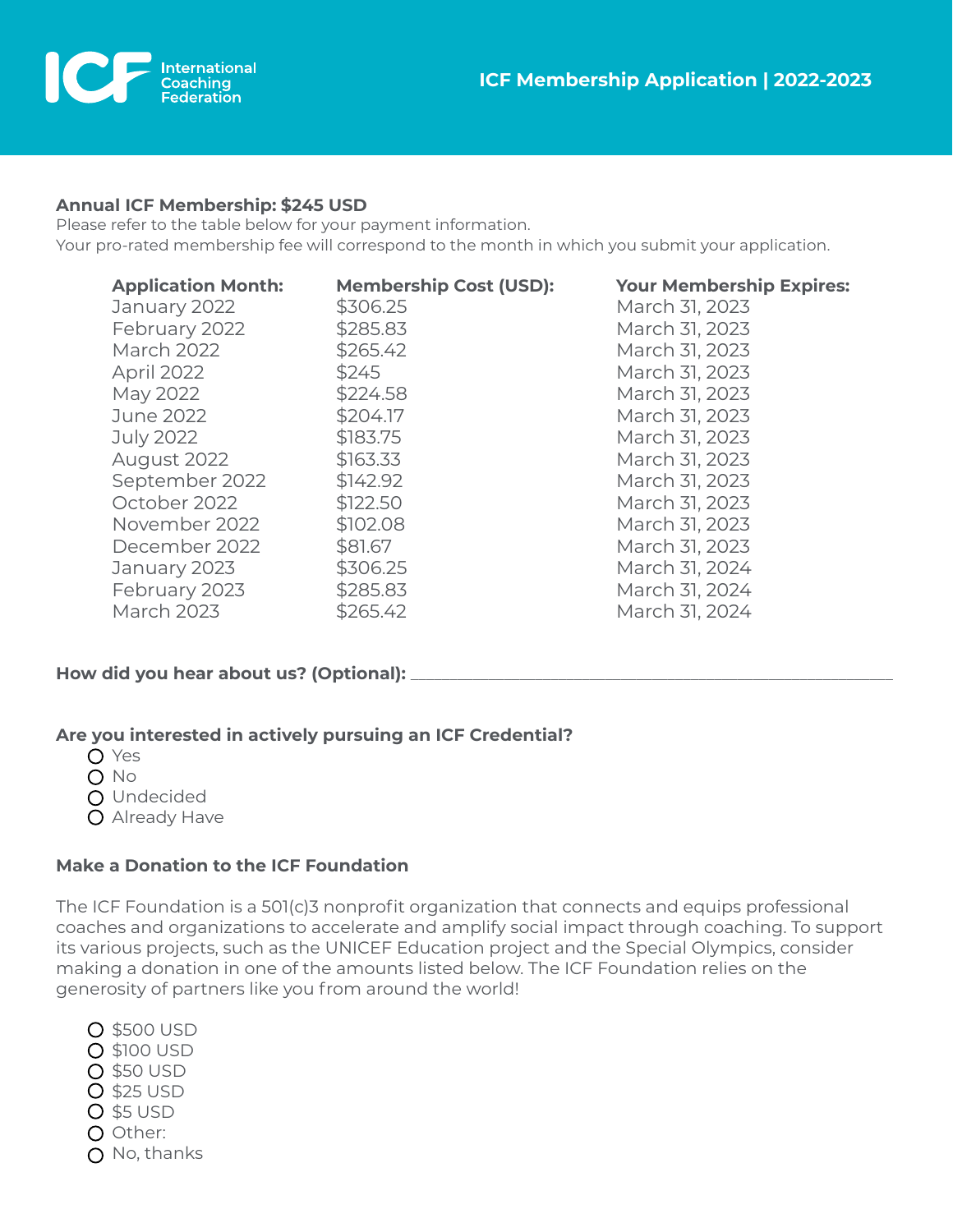

| <b>Payment Options (check one):</b><br>O Mastercard<br>$\bigcirc$ Visa<br>$\Omega$ American Express<br>O Discover<br>$\bigcirc$ Check |  |
|---------------------------------------------------------------------------------------------------------------------------------------|--|
|                                                                                                                                       |  |
|                                                                                                                                       |  |
|                                                                                                                                       |  |
|                                                                                                                                       |  |

Thank you for your interest in membership with the International Coaching Federation.

# **ICF Membership Opt-in Policy**

It is ICF's policy to be the standard-bearer in the coaching world, which translates to us serving our Members, Credential-holders, accredited training programs and the coaching profession as a whole to the best of our ability. We hold all our Members, affiliates and prospects in high regard. We will never do anything to cheat you or deceive you, we will not spam you or spy on you, and we will never sell your information to any third party.

If you choose to participate in the ICF community or in an ICF event or program, your personal information may be stored in our system so we can contact you to share relevant information. If you ever wish to cease receiving communications from ICF and/or have your personal information deleted from our system, please contact optout@coachingfederation.org or +1.859.219.3580.

Pursuant to the Canadian Anti-Spam Law (CASL) and the European Union General Data Protection Regulation (GDPR) ICF is seeking your express consent to have your electronic personal information stored in our system and to receive regular information regarding your ICF Membership, and communications regarding ICF programs and services. If you decide that you don't want to receive content from the ICF any longer, please note that we may still be required to send you emails regarding factual, transactional and/or servicing information in connection with products or services that we are providing to you that is inherent to your ICF Membership. Please also note, by virtue of an ICF Membership, one's full name, current country, membership status, and credential level (if-applicable) will be displayed to the public for verification purposes.

- $\bigcap$  Yes, I opt-in and hereby give my express consent to have my electronic information stored by ICF and to receive emails from ICF Headquarters, plus ICF Chapter(s) I may join, regarding my ICF affiliation or membership and communications regarding ICF programs and services. I hereby acknowledge ICF's disclosure and my understanding that I have the right at any time to opt-out or unsubscribe from the receipt of any future emails from ICF Headquarters.
- $\Omega$  No, I do not consent to receive emails from ICF Headquarters, nor ICF Chapter(s) I may affiliate with, or any information regarding ICF programs and services but do acknowledge by virtue of my ICF affiliation or membership that ICF will have to store my personal data on their systems and communicate factual, transactional and/or servicing information in connection with products or services that ICF is providing to me and that is inherent to my ICF affiliation or membership.

If you agree to receive emails from ICF Headquarters and/or from the ICF Chapter(s) you join on membership, benefits of membership, and/or credentialing information, you may choose to unsubscribe from the emails at any time by clicking unsubscribe feature at the bottom of any email. The opt-out or unsubscribe feature is in compliance with the highest data protection standards in the world, Canadian Anti-Spam Law and the EU GDPR.